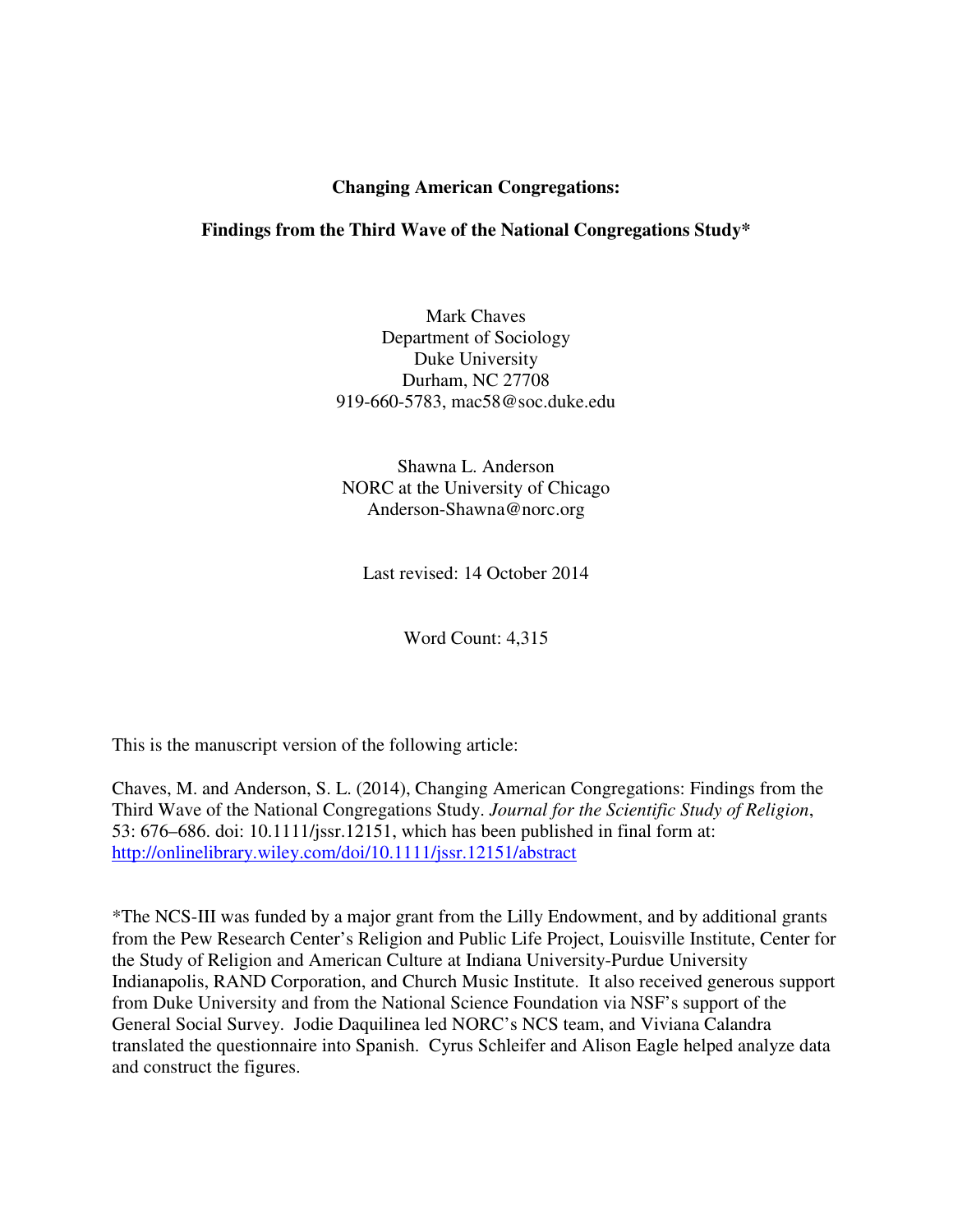#### **Changing American Congregations:**

# **Findings from the Third Wave of the National Congregations Study**

#### ABSTRACT

The third wave of the National Congregations Study (NCS-III) was conducted in 2012. The 2012 General Social Survey asked respondents who attend religious services to name their religious congregation, producing a nationally representative cross-section of congregations from across the religious spectrum. Data about these congregations was collected via a 50-minute interview with one key informant from 1,331 congregations. Information was gathered about multiple aspects of congregations' social composition, structure, activities, and programming. Approximately two-thirds of the NCS-III questionnaire replicates items from 1998 or 2006-07 NCS waves. Each congregation was geocoded, and selected data from the 2010 United States census or American Community Survey have been appended. We describe NCS-III methodology and use the cumulative NCS dataset (containing 4,071 cases) to describe five trends: more ethnic diversity, greater acceptance of gays and lesbians, increasingly informal worship styles, declining size (but not from the perspective of the average attendee), and declining denominational affiliation.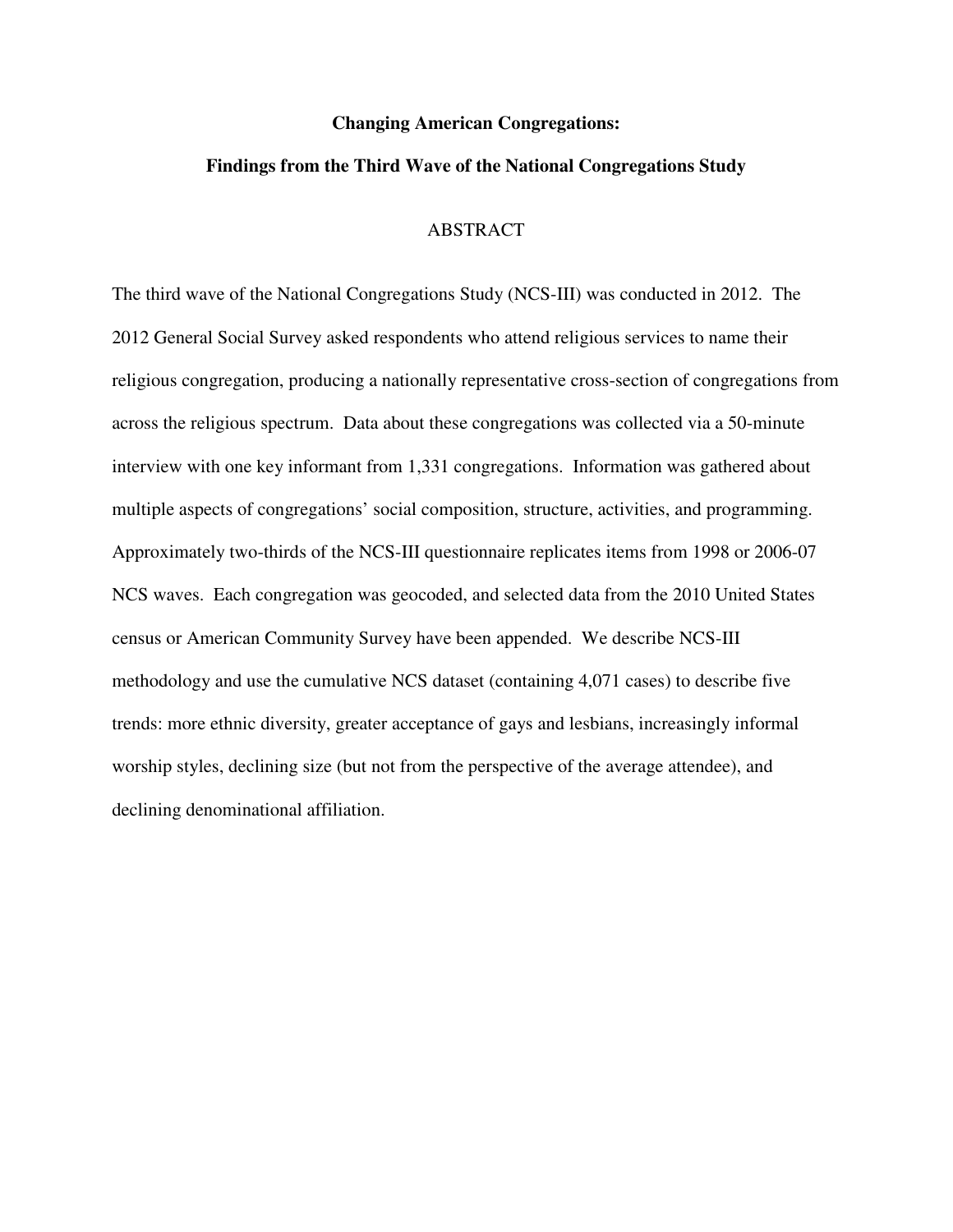#### **Changing American Congregations:**

#### **Findings from the Third Wave of the National Congregations Study**

Congregations remain the most significant collective expression of American religion, and they rightly have been the subject of an enormous amount of social scientific attention at least since H. Paul Douglass's early twentieth century landmark studies (Douglass 1926, for example). A comprehensive literature review is neither necessary nor desirable here, but even a cursory look at recent literature makes clear that congregations continue to be studied from many perspectives, to learn about many subjects. Looking just at work published since 2010, research on congregations has focused on race and ethnicity (Marti 2010; Edwards et al. 2013), small groups (Dougherty and Whitehead 2011), civic and political participation (Schwadel 2012), leadership (Edwards 2014; Stewart-Thomas 2010), openness to gays and lesbians (Adler 2012; Whitehead 2013), HIV/AIDS services (Frenk and Trinitapoli 2011; Derose et al. 2011; Fulton 2011), environmentalism (Djupe and Olson 2010), organizational identity (Reimer 2011), organizational networks (Smith et al. 2012), worship styles (Baker 2010); principal-agent problems (Wollschleger 2013), change over time (Roozen 2011; Chaves 2011), and much more.

The National Congregations Study (NCS) has become an important part of the data infrastructure for the study of congregations. The NCS was conducted for the first time in 1998, and Wave II was conducted in 2006-07. In this article we describe key features of the NCS's third wave, conducted in 2012, and we highlight several trends evident in these data. NCS-III data of course can be used to study more than trends, but since a third wave of the NCS particularly enhances our ability to examine change, it seems appropriate to introduce the NCS-III by emphasizing what it tells us about how congregations have changed even since 1998.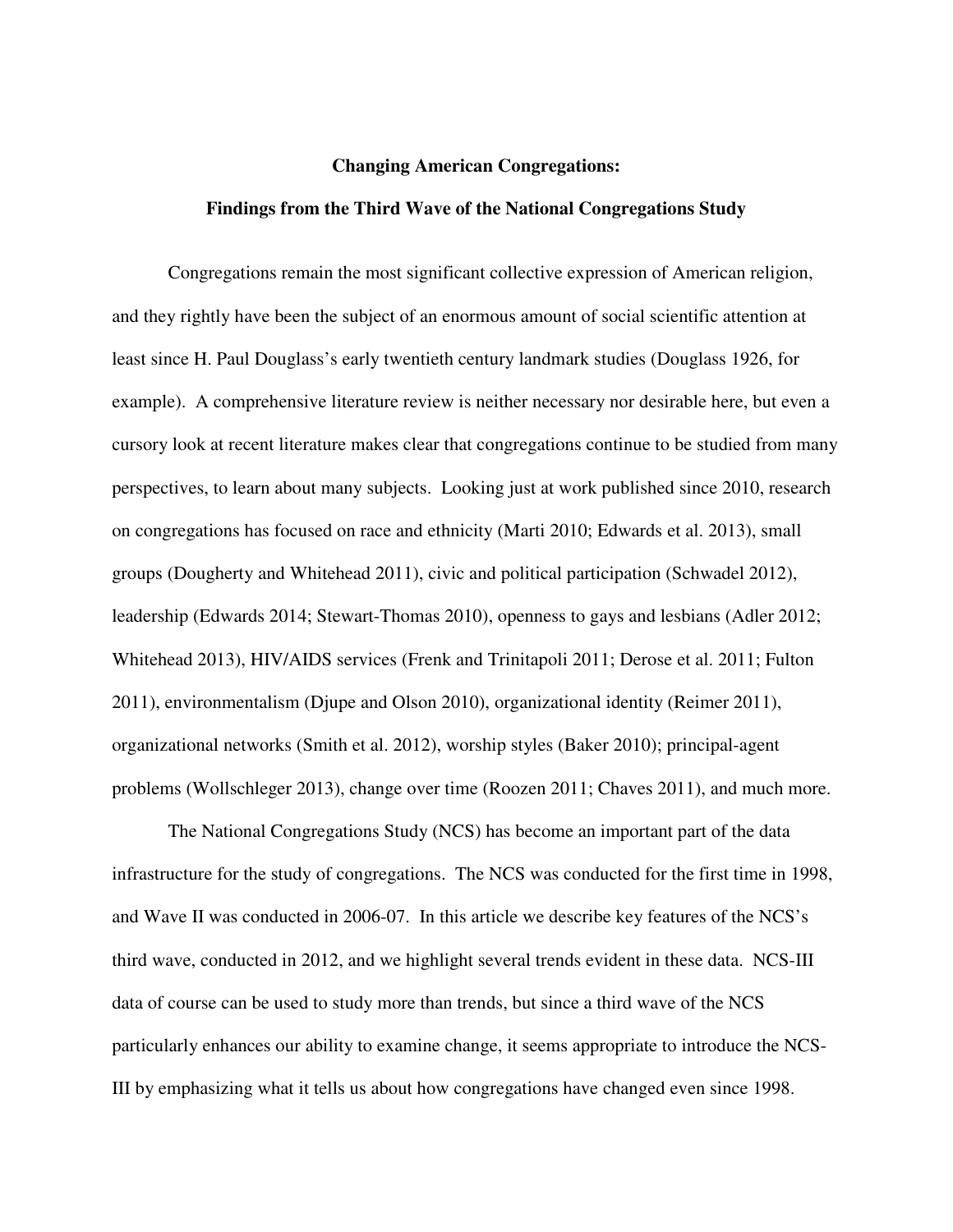#### THE NCS-III

The NCS-III essentially replicated the Wave I and II methodology, with some differences and enhancements. NCS methodology is described in considerable detail in Chaves et al. (1999) and Chaves and Anderson (2008), and additional methodological documentation is available both on the NCS web site (www.soc.duke.edu/natcong) and at the Association for Religion Data Archives (www.thearda.com). Consequently, we describe here only the methodological basics and special features of the NCS-III.

# *The Sample*

The General Social Survey (GSS) is an in-person survey of a nationally representative sample of non-institutionalized, English- or Spanish-speaking adults (Smith et al. 2013). We asked respondents to the 2012 GSS who said they attended religious services at least once a year to tell us where they attend. The congregations named by these respondents constitute a new nationally representative sample of religious congregations in the United States.

Two distinctive features of the NCS-III sample should be emphasized. The first is related to the fact that the 2012 GSS contained a panel component. Specifically, the 2012 GSS contained three distinct samples: a new 2012 cross-section of individuals, a re-interview of respondents to the 2010 GSS, and a second re-interview of respondents to the 2008 GSS. All respondents in the 2012 cross-section who said they attended religious services were asked to name their congregation, as were two-thirds of respondents from the 2010 re-interview sample. The remaining GSS respondents from the 2010 panel and all those from the 2008 panel were asked to name their congregation only if they were self-identified Hispanics and attended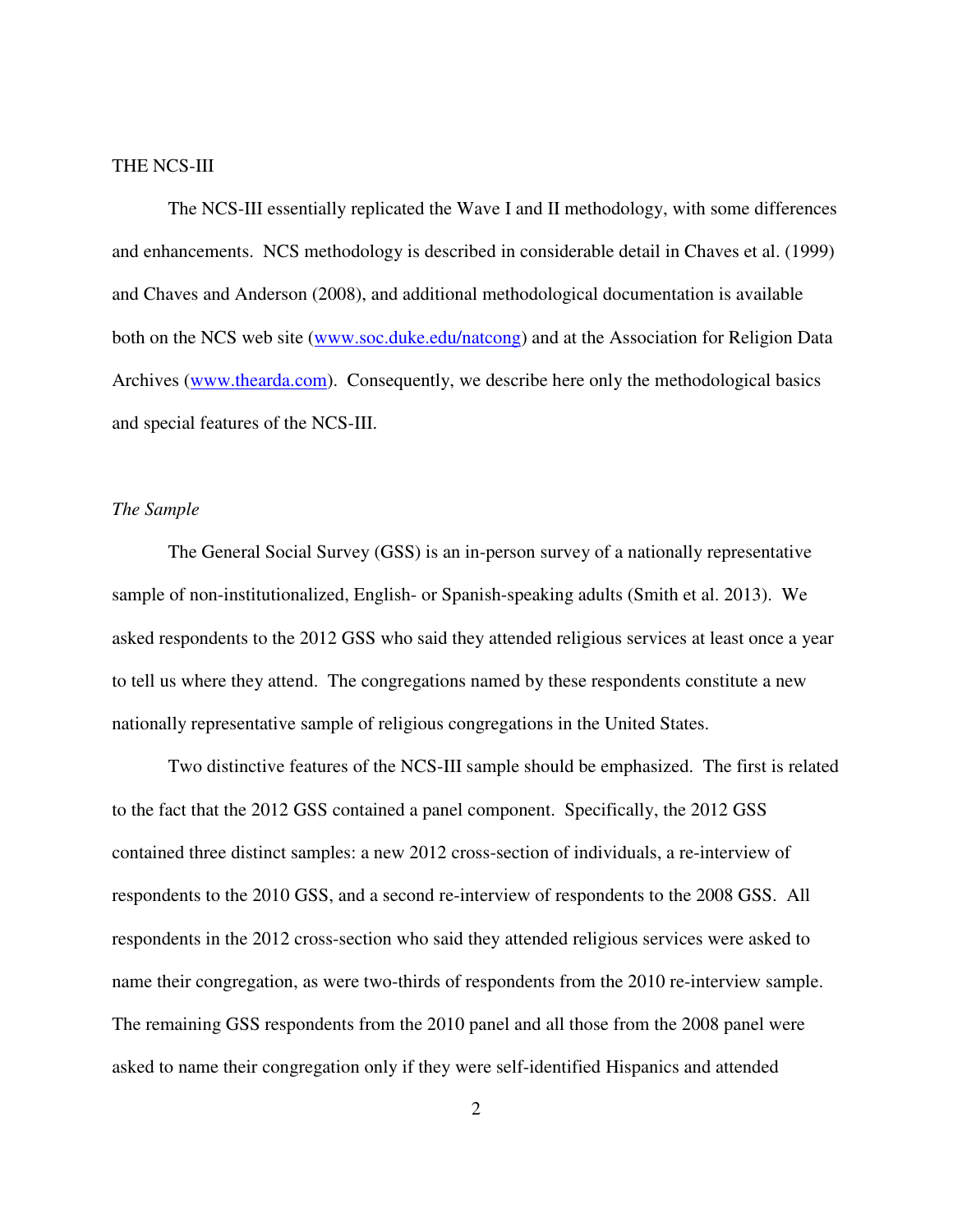religious services. This last part of the process provided the second distinctive feature of the NCS-III sample: an oversample of congregations attended by self-identified Hispanics funded by the Pew Center's Religion and Public Life Project.

All in all, 2,153 GSS respondents said that they attended religious services at least once a year. Of these, 133 backtracked on their attendance report when asked to name their congregation, 285 either did not name a congregation or named one that could not be located, and 41 mentioned a congregation that was closed, out of the country, not really a congregation, or in which neither English nor Spanish was spoken. The remaining 1,694 respondents provided valid congregational nominations, 1,537 of which were unique congregations. Two hundred and six (206) of these congregations declined to participate and data were gathered from 1,331, including the oversample of 77 congregations nominated by self-identified Hispanics.<sup>1</sup>

#### *Data Collection*

Data were gathered between April and December, 2012 via a 50-minute interview with one key informant, usually a clergyperson, from each congregation. Seventeen of these interviews were conducted in Spanish. As before, we attempted to conduct these interviews by telephone, but we visited congregations and conducted in-person interviews if necessary. Unlike the first two NCS waves, which used paper-and-pencil questionnaires, the NCS-III used computer-assisted-personal-interviews (CAPI).

The NCS-III returned to the field strategy used in 1998: all NCS cases were allocated immediately to field staff around the country who were relatively close to their assigned congregations. This differed from the strategy used in 2006-07, when data collection began in phone banks in Chicago and Tucson, after which the remaining cases were assigned to field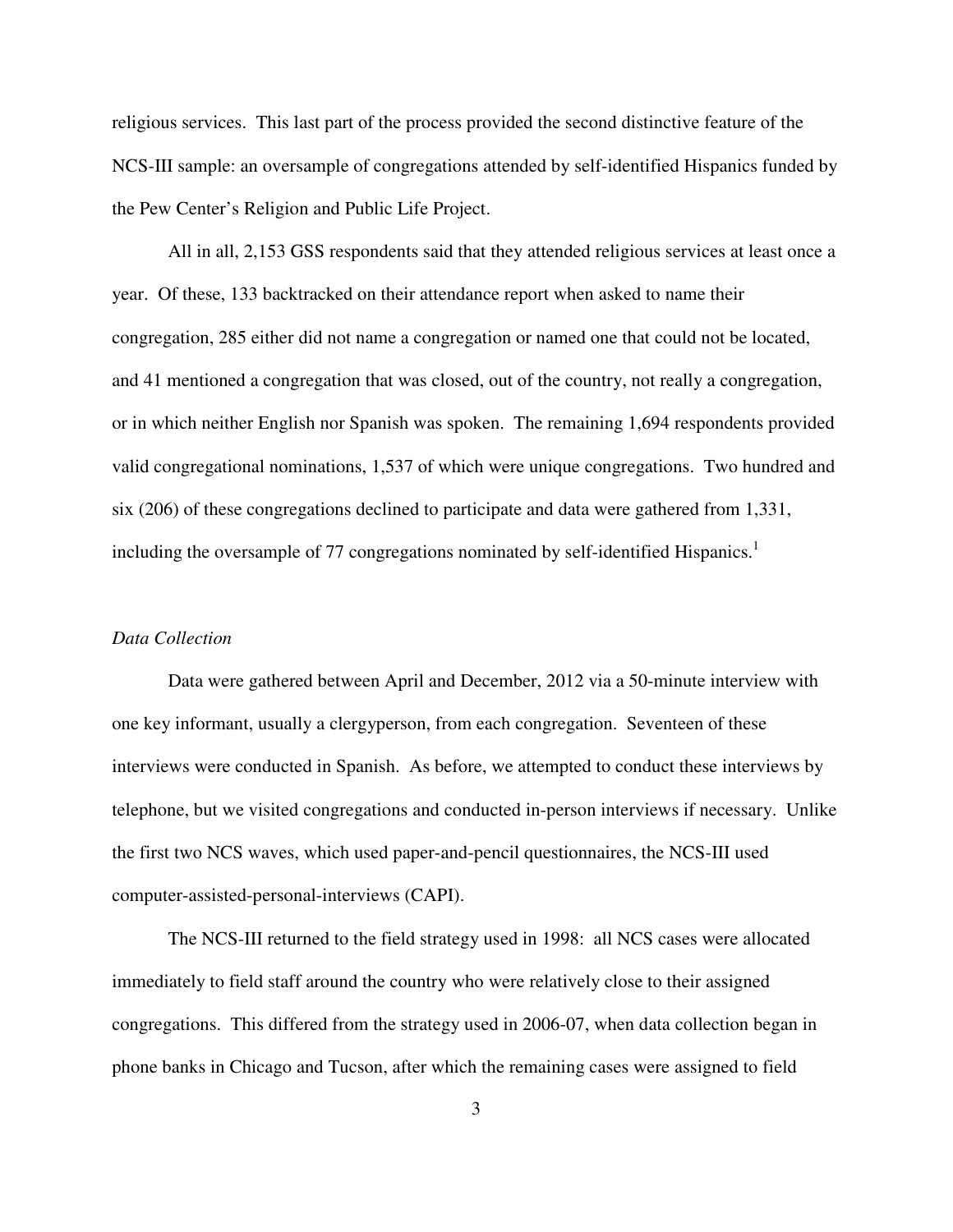interviewers. For reasons described in Chaves and Anderson (2008:417), the Wave II strategy produced more in-person interviews in Wave II (22.5 percent) than in Wave I (7.5 percent). Returning to the 1998 field strategy reduced the number of Wave III in-person interviews to 8.5 percent, similar to the 1998 level. Researchers concerned about possible interactions of survey mode and trends should attend to this detail.<sup>2</sup>

# *Coding Open-Ended Responses*

The 2012 questionnaire included several open-ended items. Some of these (for example, the translation used if the Bible was read during a service, or the head clergyperson's highest degree) seemed straightforward enough that double coding was not necessary to assure reliability. Responses to other open-ended items were coded independently by two people using the same coding schemes used in previous NCS waves. We achieved inter-coder agreement of at least 87 percent for each item that was double-coded. Disagreements were adjudicated by a third person.

# *Weighting the Data*

The probability that a congregation appears in the NCS-III sample is proportional to its size: larger congregations are more likely to be in the sample than smaller congregations. Retaining or undoing this over-representation of larger congregations corresponds to viewing the data either from the perspective of attendees at the average congregation or from the perspective of the average congregation, without respect to its size. See Chaves and Anderson (2008:418) for further elaboration of this feature of the NCS sample.

Weights provided in the NCS data allow analysts to adjust for this probability-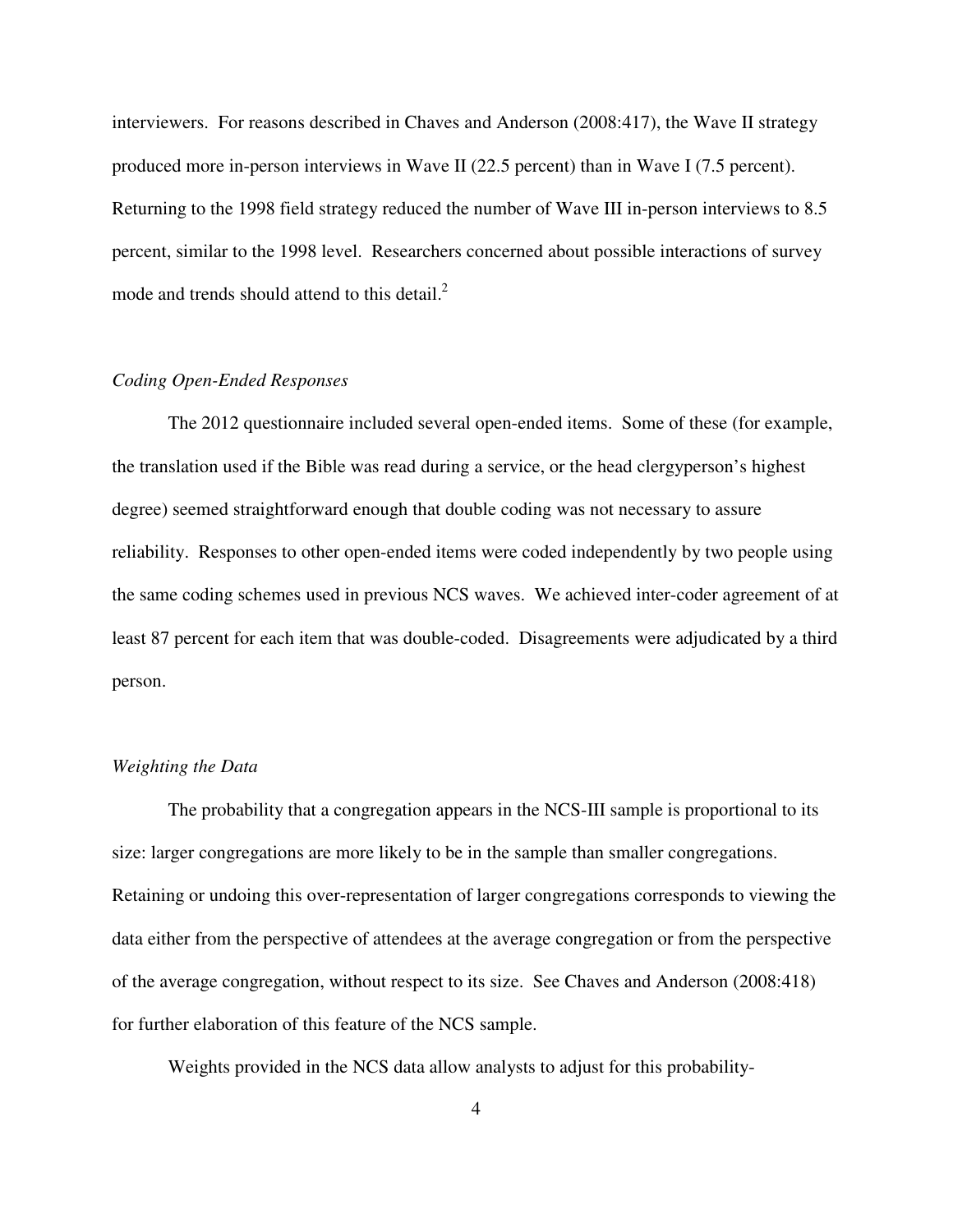proportional-to-size feature of the sample, as well as for duplicate nominations, the two-stage sampling design that the GSS began using in 2004, the panel component in the NCS-II, and the NCS-III oversample of congregations nominated by Hispanics. Users should become familiar with the several weights included in the NCS-III data set, though for most purposes analysts will want to weight the data by WT\_ALL3\_CONG\_DUP when examining the data from the average congregation's perspective and by WT\_ALL3\_ATTENDEE when examining the data from the average attendee's perspective. The NCS-III weights are described in detail in the NCS codebook.

# *Response Rate and Nonresponse Bias*

The NCS-III cooperation rate – the percentage of contacted congregations who agreed to participate – was 87 percent. The overall response rate, calculated in line with the RR3 response rate developed by the American Association for Public Opinion Research (2008:35), but not taking account of the GSS's own response rate, is between 73 and 78 percent. We report a range because the exact response rate depends on assumptions about the congregations associated with GSS respondents who declined to nominate a congregation after stating that they attended more than once a year. Based on these GSS respondents' answers to the religious service attendance question and also on post-survey debriefing with GSS interviewers, we believe that the vast majority of these non-nominating GSS respondents did not name a congregation simply because they did not really attend often enough or in a meaningful enough way to be able to name a congregation. If these non-nominated congregations are not counted against the NCS-III response rate, the NCS-III response rate is 78 percent. If the non-nominations are indeed valid congregations, the response rate is 73 percent. We can think of these numbers as the maximum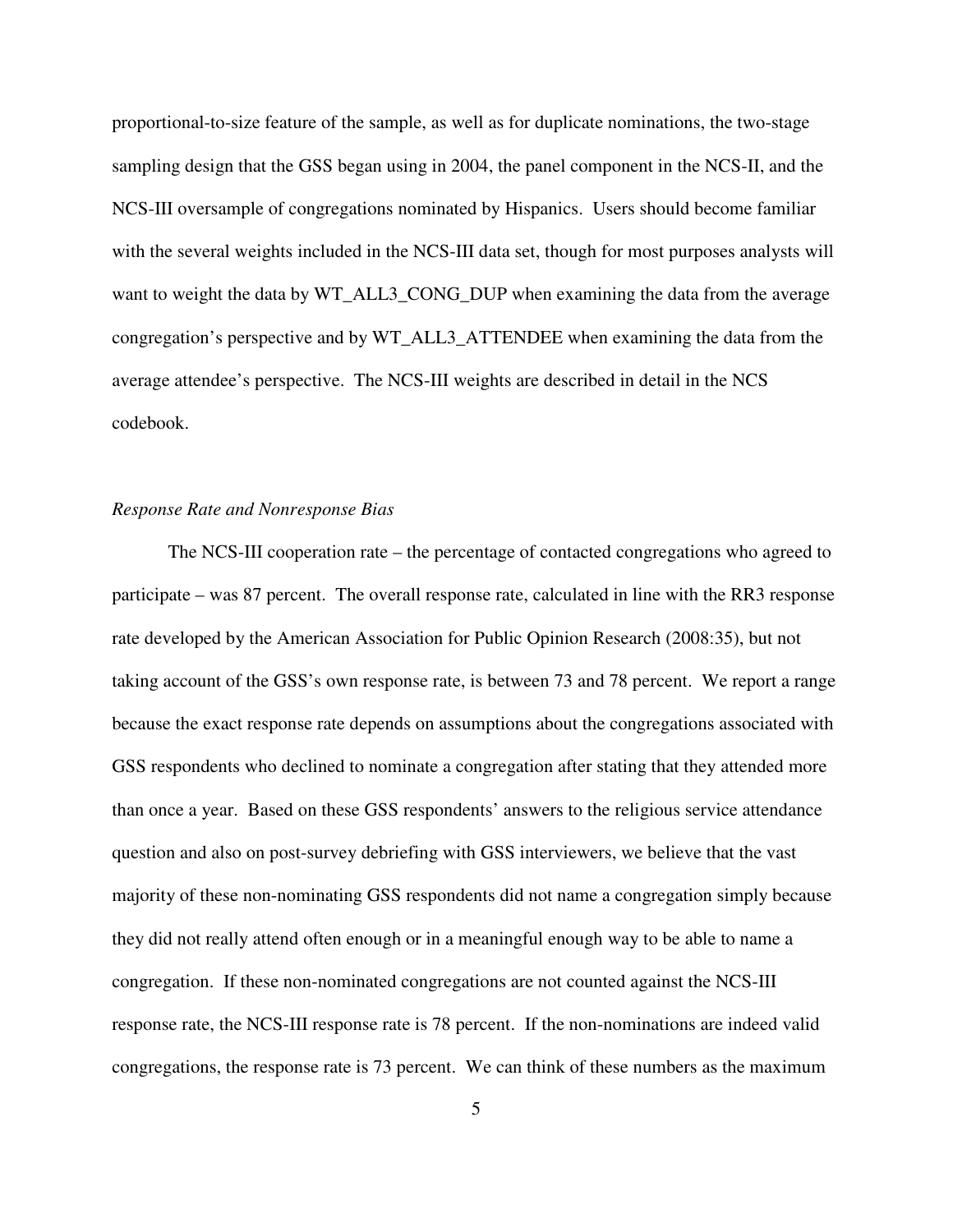and minimum NCS-III response rates. Incorporating the 2012 GSS's own 71 percent weighted response rate reduces the NCS-III response rate to between 52 and 54 percent.

We care about a response rate only as a proxy for nonresponse bias. We do not think the small amount of non-response bias present in the GSS translates into significant non-response bias in the NCS sample. Direct assessment of nonresponse bias also gives little reason for concern. Because we know the location and denomination of congregations who declined to participate, and we also know the location and denomination of GSS respondents who did not nominate a congregation even though they said that they attend religious services, we can directly assess bias in two characteristics of the sample: region and denomination. For both variables, the distribution in our sample differs only trivially from the distribution we would have obtained with a 100 percent response rate. $3$ 

Overall, then, the NCS-III sample constitutes a nationally representative sample of American religious congregations in 2012. The NCS provides a rich data set that can be used to study many facets of congregations, but the existence of three NCS waves makes the cumulative dataset, which contains information from 4,071 cases,<sup>4</sup> especially valuable for the study of change in American congregations since 1998. We turn now to such an examination.

## CHANGING AMERICAN CONGREGATIONS<sup>5</sup>

We report five trends: more ethnic diversity, more acceptance of gays and lesbians, increasingly informal worship styles, declining size (but not from the perspective of the average attendee), and declining denominational affiliation. These are not the only trends one can use the NCS to track. We chose these five because they are intrinsically interesting and important, and they illustrate the range of subjects one can examine with NCS data.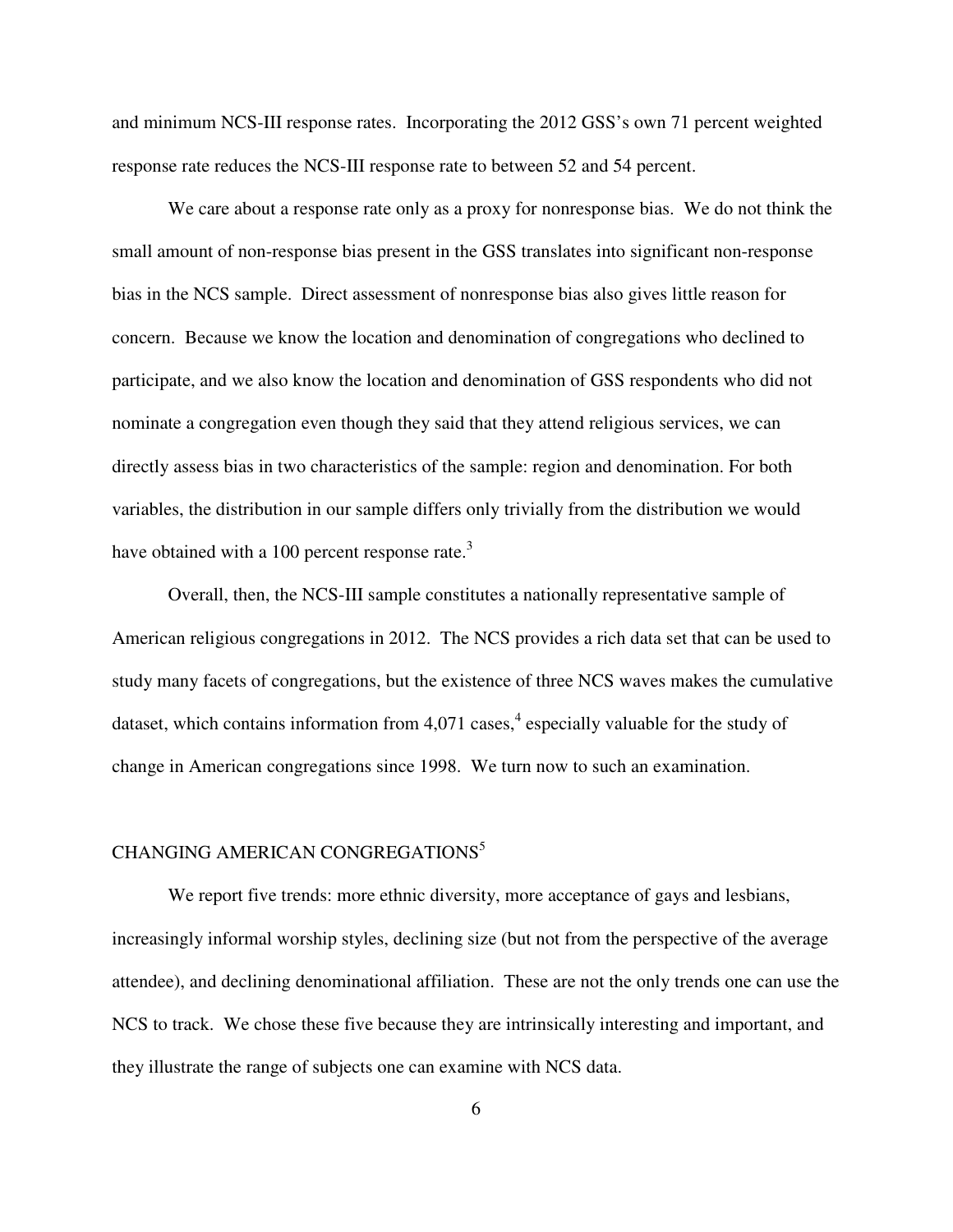## *Ethnic Diversity*

American congregations have become more ethnically diverse since 1998, and the NCS helps us to better understand the exact nature of that increased diversity. A key point is that, although the population of congregations has itself become somewhat more diverse – for example, 7.7 percent of churchgoers attended predominantly Hispanic congregations in 2012 compared to only 1.4 percent in 1998<sup>6</sup> – there also is meaningful change *within* congregations. That is, congregations, especially predominantly white congregations, have become more internally diverse since 1998. Figure 1 tells the main story. The left-most set of bars shows that the percentage of people attending congregations in which no ethnic group constitutes at least 80 percent of the regular attendees increased from 15.3 percent in 1998 to 19.7 percent in 2012. This is a steady and notable increase in the percent of congregations in which no one group has an overwhelming majority of the people.

# \* \* \* \* \* FIGURE 1 ABOUT HERE \* \* \* \* \*

Even more remarkable, however, is the phenomenon documented in the rest of Figure 1: today's predominantly white congregations are less predominantly white than they were in 1998. The right-most three sets of bars show that, among predominantly white congregations, the percent of attendees in congregations with at least some Latinos, Asians, or African Americans has increased steadily since 1998. In 2012, clear majorities of churchgoers in predominantly white congregations were in congregations with at least some blacks (69 percent) or Hispanics (61.7 percent), and almost half (48 percent) were in congregations with at least some Asians. These are all notable increases since 1998. The second-from-the-left set of bars in Figure 1 tell this story in a different way: in 2012, only 11 percent of American churchgoers were in an all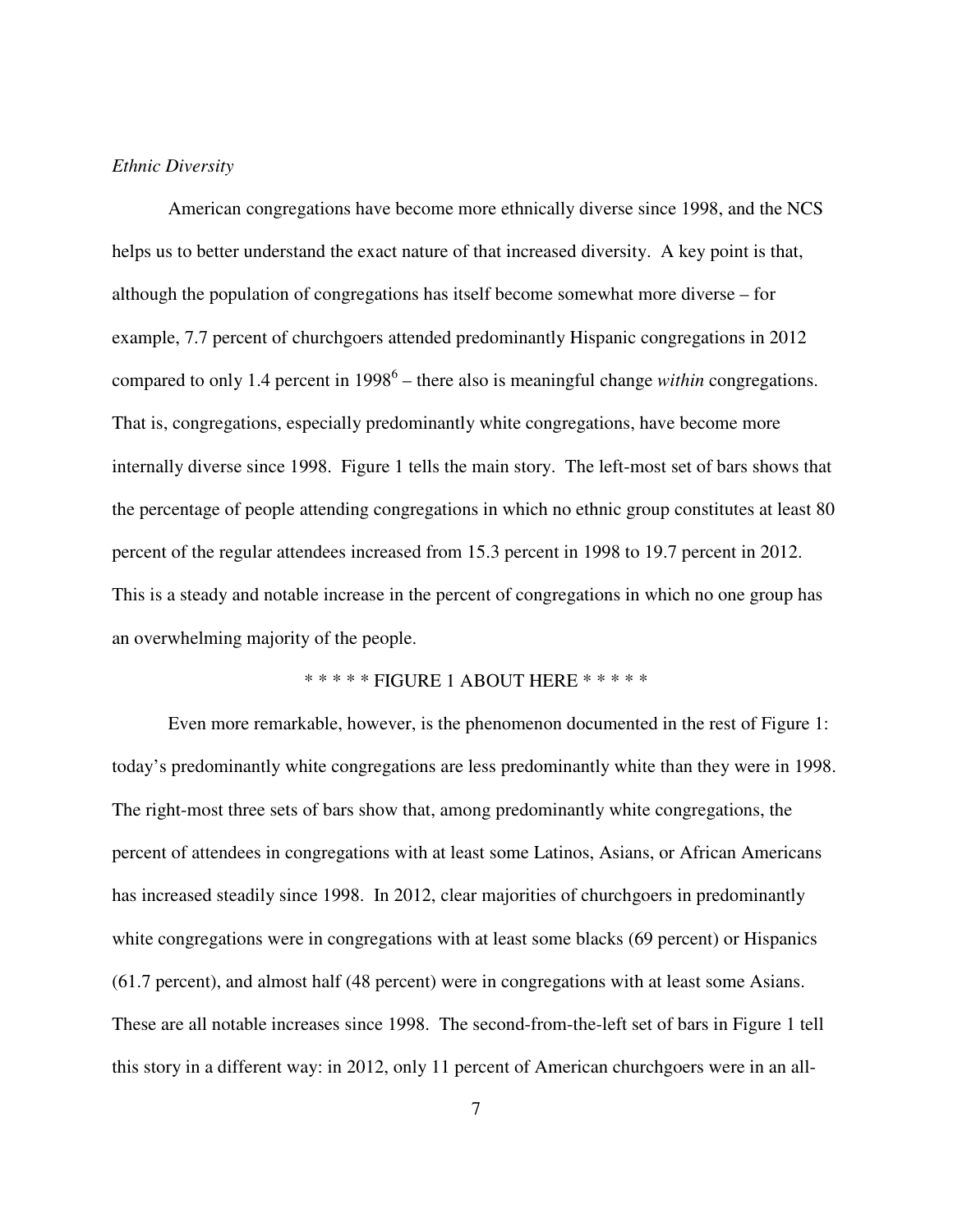white congregation. That is approximately half as many as were in all-white congregations as recently as 1998. Interestingly, there is no corresponding increase in ethnic diversity within predominantly black congregations.

We do not want to overstate the significance of this increasing ethnic diversity within American congregations. Eighty-six percent of American congregations (containing 80 percent of religious service attendees) remain overwhelmingly white or black or Hispanic or Asian or whatever. Still, driven by developments such as immigration, increased interracial marriage, and increased educational attainment among African Americans, there is noticeable change in a more diverse direction.

## *More Acceptance of Gays and Lesbians*

Increasing acceptance of gays and lesbians is of course one of the most well-known public opinion shifts in recent years. This change also seems to be happening at a fast pace within religious congregations. The 2006 and 2012 NCS's asked key informants whether or not an openly gay or lesbian couple in a committed relationship would be permitted to be fullfledged members of the congregation, and whether or not such people would be permitted to hold all volunteer leadership positions open to other members. Figure 2 shows the trend. In just six years, the number of congregations whose leaders said that gays and lesbians could be fullfledged members increased from 37.4 percent to 48 percent. The number of congregations whose leaders said that no volunteer leadership positions were closed to gays and lesbians increased from 17.7 percent to 26.4 percent.

# \* \* \* \* \* FIGURE 2 ABOUT HERE \* \* \* \* \*

There are substantial differences in this trend across religious traditions. In contrast to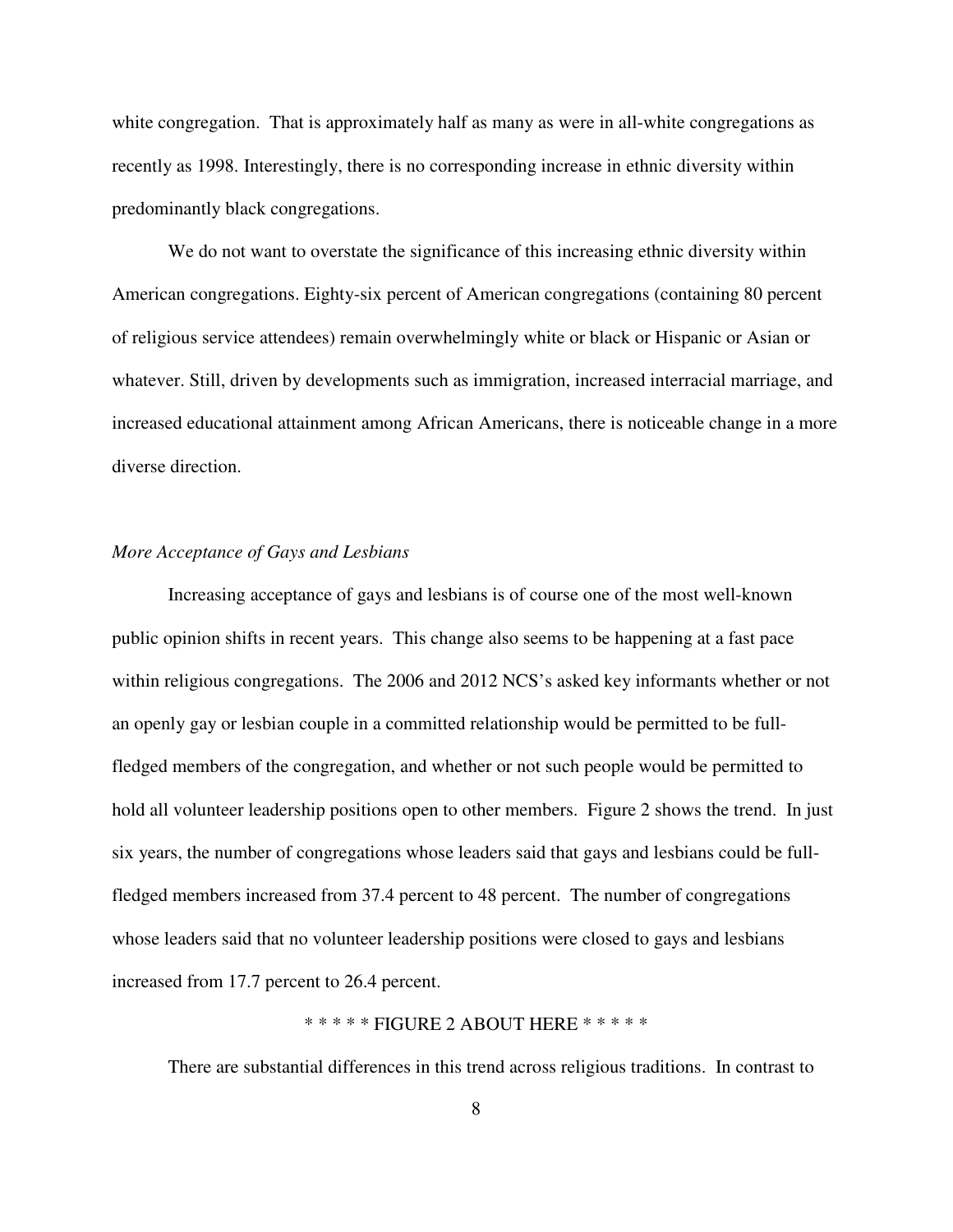the aggregate trend, for example, there seems to be less acceptance of gays and lesbians among Catholic churches in 2012 than there was in 2006. The number of Catholic parishes whose leaders said that gays and lesbians could be full-fledged members decreased from 74 percent to 53 percent. The number of Catholic parishes whose leaders said that no volunteer leadership positions were closed to gays and lesbians declined from 39 percent to 26 percent. This decline may reflect a backlash among some Catholic Church leaders against the legalization of gay marriage in some states, a backlash evident in well-publicized instances of long-term teachers in Catholic schools losing their jobs, and long-term members denied communion, after marrying a same-sex partner. This result should not be interpreted as declining acceptance of gay and lesbian members and volunteer leaders among the Catholic rank and file, who, in line with national public opinion trends, have become more accepting of homosexuality.

Although more white conservative Protestants churches expressed acceptance of gay and lesbian members in 2012 than in 2006 (increasing from 16 percent to 24 percent), there was no increase in acceptance of gay or lesbian leaders (only 4 percent in 2012) within white conservative Protestant churches. But the increased acceptance of gays and lesbians among black Protestant churches, white liberal churches, and non-Christian congregations were large enough to offset these patterns and produce an aggregate change that is remarkably large for just a six-year period.<sup>7</sup>

# *More Informal Worship*

Increased informality in worship is another key trend in these data. This was a trend that we identified after the second wave of the NCS (Chaves and Anderson 2008: 422-423), and it also has been observed in the *Faith Communities Today* surveys (Roozen 2011), but it is worth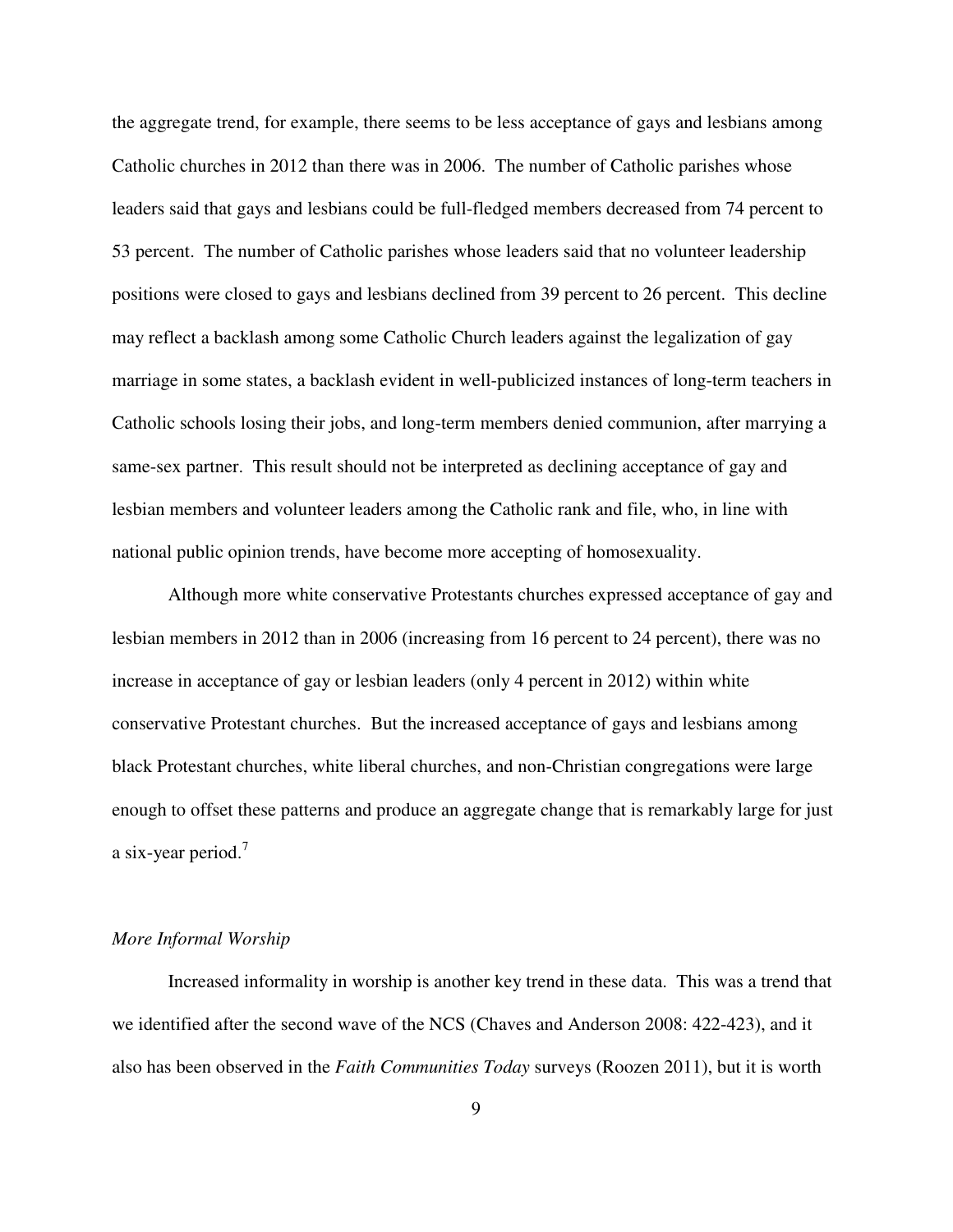reporting that congregations continue to move in this direction. Thirteen questions about each congregation's most recent main worship service were repeated in all three NCS waves. For each of these worship practices, if there is consistent change since 1998 it is in the informal direction. Figure 3 shows the pattern. More people attend worship services containing drums, jumping or shouting or dancing, raising hands in praise, visual projection equipment, a time during the service when people greet one another, or speaking in tongues. Fewer people attend services that include choirs, and fewer attend services that use a written program. Some of these changes, such as the increased use of visual projection equipment, have occurred at a remarkably fast pace, but the consistency of the pattern across a wide range of items is what most impresses us. This pattern is evident as well for practices not included in Figure 3 that were included in only 2 of the 3 NCS waves: more guitar use, less organ use, more services during which people join hands at some point, and fewer clergy wearing robes. Overall, there is a fairly general trend at work here, probably reflecting a broader trend in American culture towards informality.

\* \* \* \* \* FIGURE 3 ABOUT HERE \* \* \* \* \*

# *Size*

The NCS contains several indicators of congregational size. Figure 4 shows the trend in median congregational size for five different measures: the total number of people associated with the congregation's religious life; the number of people, including adults and children, who regularly participate in the congregation's religious life; the number of adults who regularly participate; the number of people who attended the previous week's main worship service; and the total number of people who attended all weekend worship services in the past weekend. This last variable was not measured in 1998.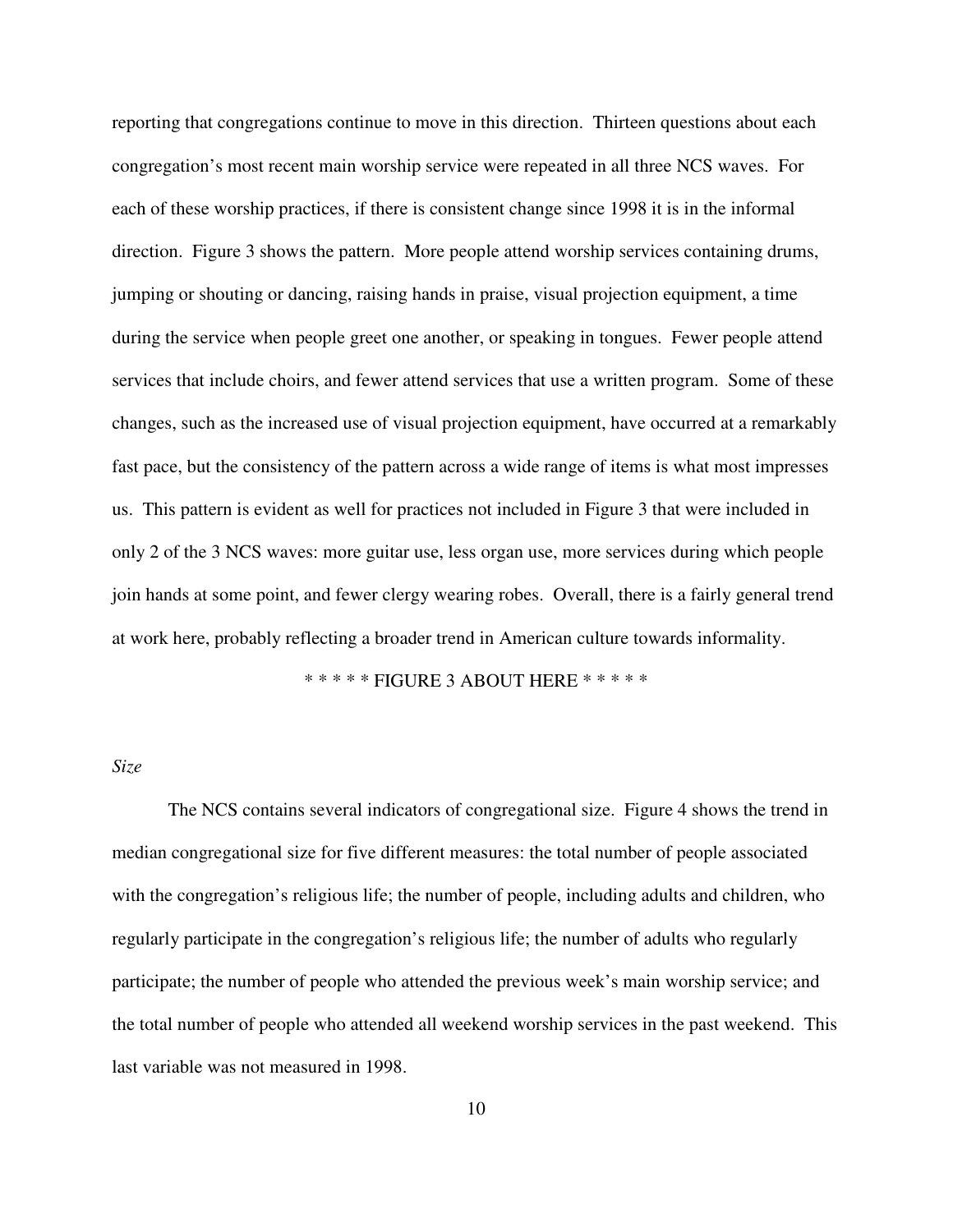### \* \* \* \* \* FIGURE 4 ABOUT HERE \* \* \* \* \*

It is worth noting that, after two NCS waves, average congregational size appeared not to have changed between 1998 and 2006 (Chaves and Anderson 2008:420). The third wave of data, however, changes the picture. The median number of people involved in any way dropped from 150 in 1998 and 2006 to 135 in 2012; the median number of regular participants declined from 80 in 1998 to 75 in 2006, and to 70 in 2012; the median attendance at the main worship service was 70 in 1998, 65 in 2006, and only 60 in 2012; and median attendance at all weekend worship services declined from 90 in 2006 to 76 in 2012. These are not large declines, but there is a consistent signal. The trend for each of the size measures is either down or stable. In addition to being substantively interesting, this illustrates how adding data points and increasing sample size is analogous to building a more powerful telescope. It now looks like there was indeed declining size between 1998 and 2006, but the decline was slow enough that we could not discern the signal from the noise before the addition of the 2012 data. Interpreted most conservatively, these data indicate that American congregations, on average, have either remained stable in size since 1998, or have somewhat shrunk since 1998. There clearly is no sign of growth, and, consistent with Roozen (2011), we think slight decline is the most likely reality behind these numbers.<sup>8</sup>

But there is another aspect to the size trend. At the same time as the average congregation is declining in size, the average religious service attendee is experiencing a congregation of increasing size. Figure 5 presents the relevant trends. This figure shows trends in the same five size measures included in Figure 4, but now from the perspective of the average attendee rather than from the perspective of the average congregation. The numbers in Figure 5 are larger than the analogous numbers in Figure 4, indicating that people are concentrated in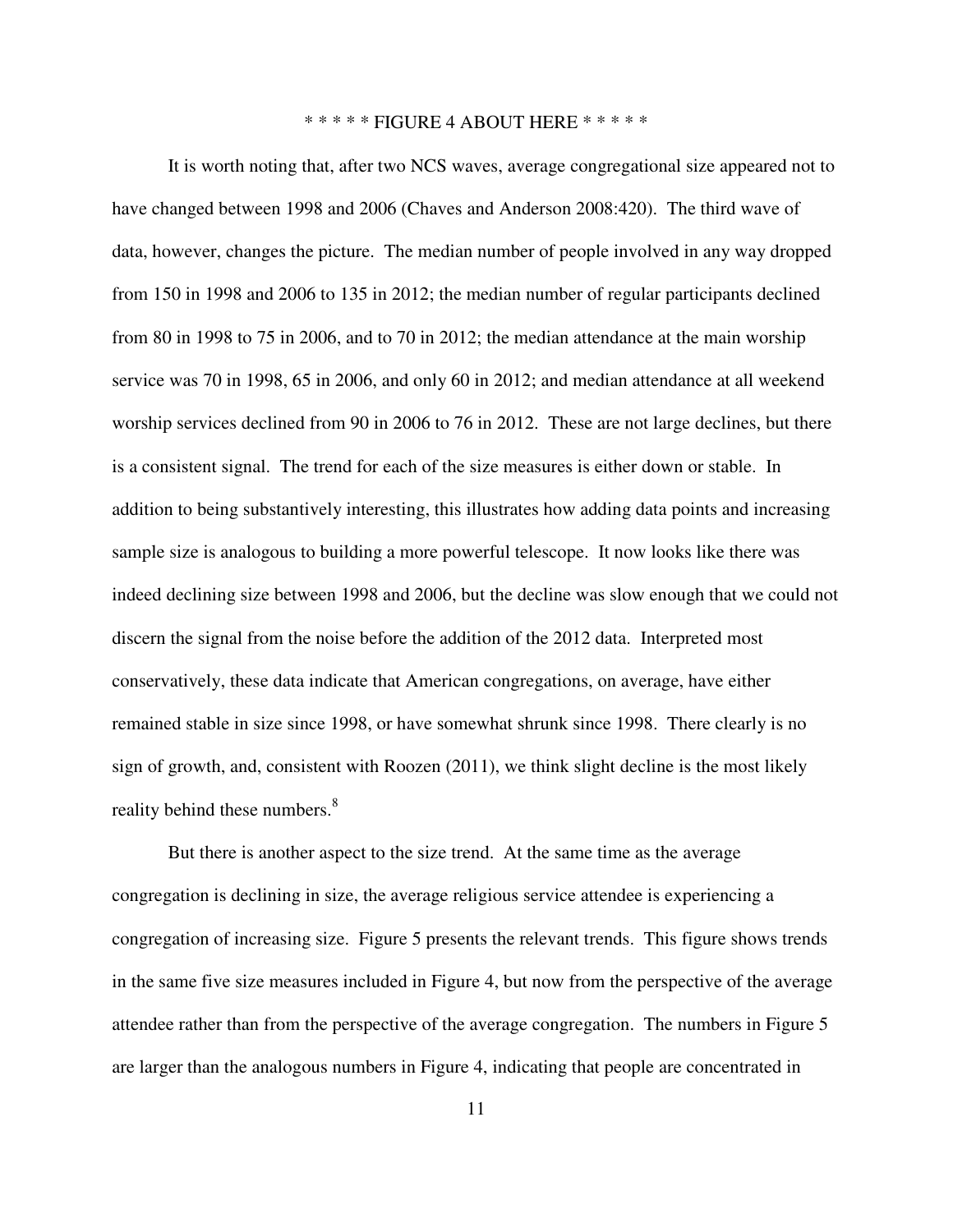larger congregations. More importantly, Figure 5 suggests that this concentration is increasing. Two of these five indicators suggest that the congregation attended by the average person was larger in 2012 than it was in the earliest time measured. The median of regularly participating adults in the average person's congregation increased from 275 in 1998 to 280 in 2006, and increased again to 301 in 2012. The median attendance at all weekend worship services at the average person's congregation increased from 325 in 2006 to 400 in 2012. The other three measures do not show consistent growth, but neither do they show decline. Even though the size of the average congregation has declined somewhat since 1998, the average attendee is attending a larger congregation in 2012 than he or she attended in 1998 and 2006. This is because the churchgoing population has become more concentrated in larger congregations, an important trend in the social organization of American religion.<sup>9</sup>

\* \* \* \* \* FIGURE 5 ABOUT HERE \* \* \* \* \*

#### *Declining Denominational Affiliation*

Another trend in American religion's social organization is that more congregations are unaffiliated with a denomination or convention. Figure 6 shows the basic trend. In 1998, key informants from 18 percent of congregations, containing 10 percent of religious service attendees, said that their congregation was not formally affiliated with a denomination, convention, or a similar kind of association. Those numbers increased to 24 percent and 15 percent, respectively, in 2012.

\* \* \* \* \* FIGURE 6 ABOUT HERE \* \* \* \* \*

Although independent congregations made up a larger share of American congregations in 2012 than in 1998, the majority of congregations, containing the vast majority of the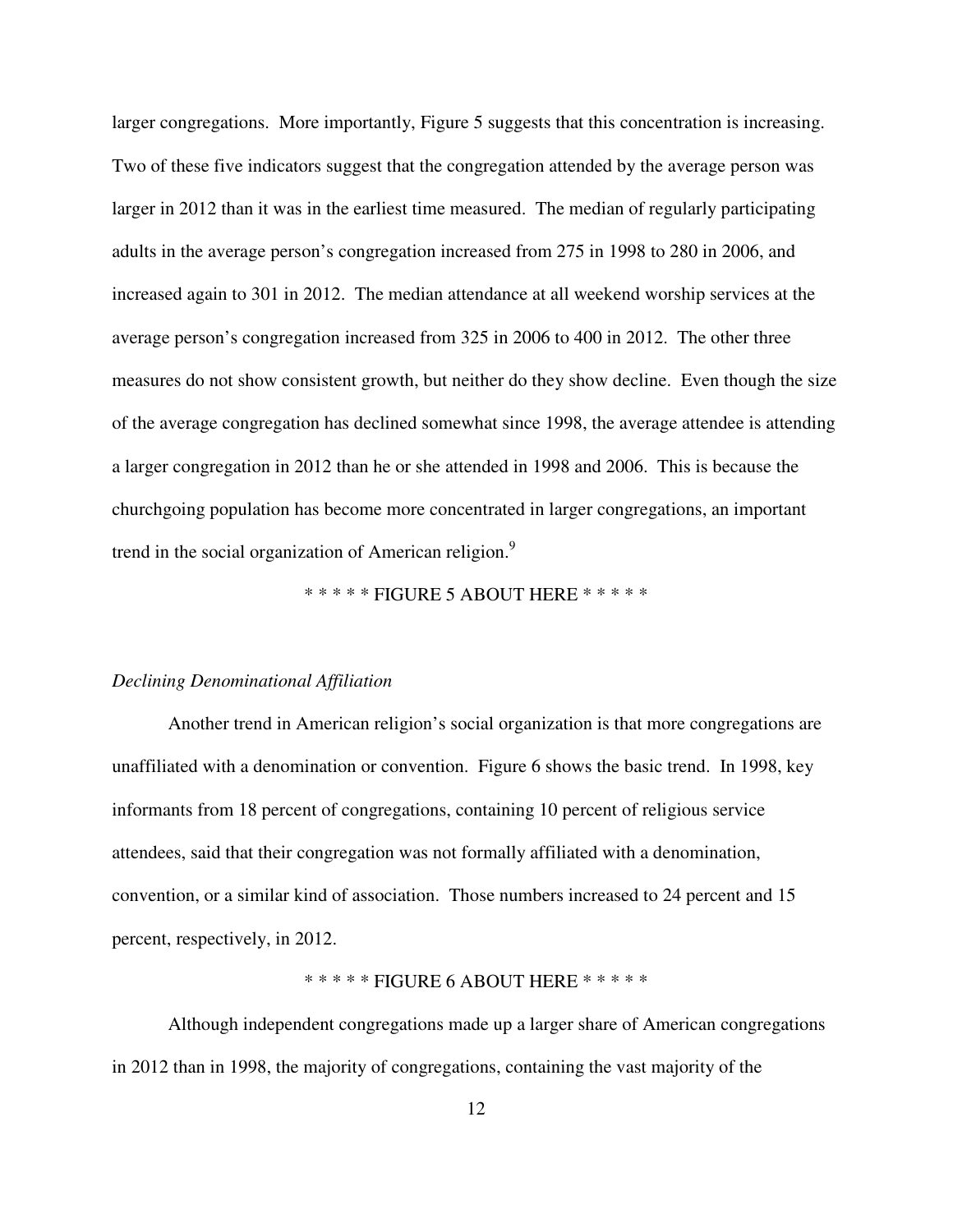churchgoing population, remain denominationally affiliated. And among congregations that are within a denomination, there is no decline in the proportion who have had a visiting speaker from the denomination or who have sent people from the congregation to attend denominational meetings or serve on denominational committees. In 2012, two-thirds of congregations (66 percent) had a denominational representative as a visiting speaker and three-quarters (77 percent) had people who attended denominational meetings or served on a denominational committee. There are signs, however, of weakening financial connections. The median denominationally affiliated congregation gave 8 percent of its income to the denomination in 1998 and only 4 percent in  $2012<sup>10</sup>$  Overall, declining denominational affiliation and weakening financial ties between congregations and their denominations are noteworthy developments, but denominations remain a prominent feature on the American religious landscape.

## **CONCLUSION**

We have focused on trends because having three waves of data makes the NCS especially valuable for studying change in American congregations since 1998. Beyond change over time, however, analysts also can investigate many other subjects using one or more waves of NCS data. Having three waves of data also enhances the NCS's usefulness for studying things other than trends because each NCS wave increases the overall NCS sample size as well the number of sampled congregations in various subgroups. As we noted earlier, the cumulative NCS dataset now includes information from 4,071 cases. And the cumulative sample now includes 538 predominantly black congregations, 172 predominantly Hispanic congregations, 143 non-Christian congregations, and 407 congregations containing at least 10 percent recent immigrants to the United States. Analysts can take advantage of this increased statistical power to learn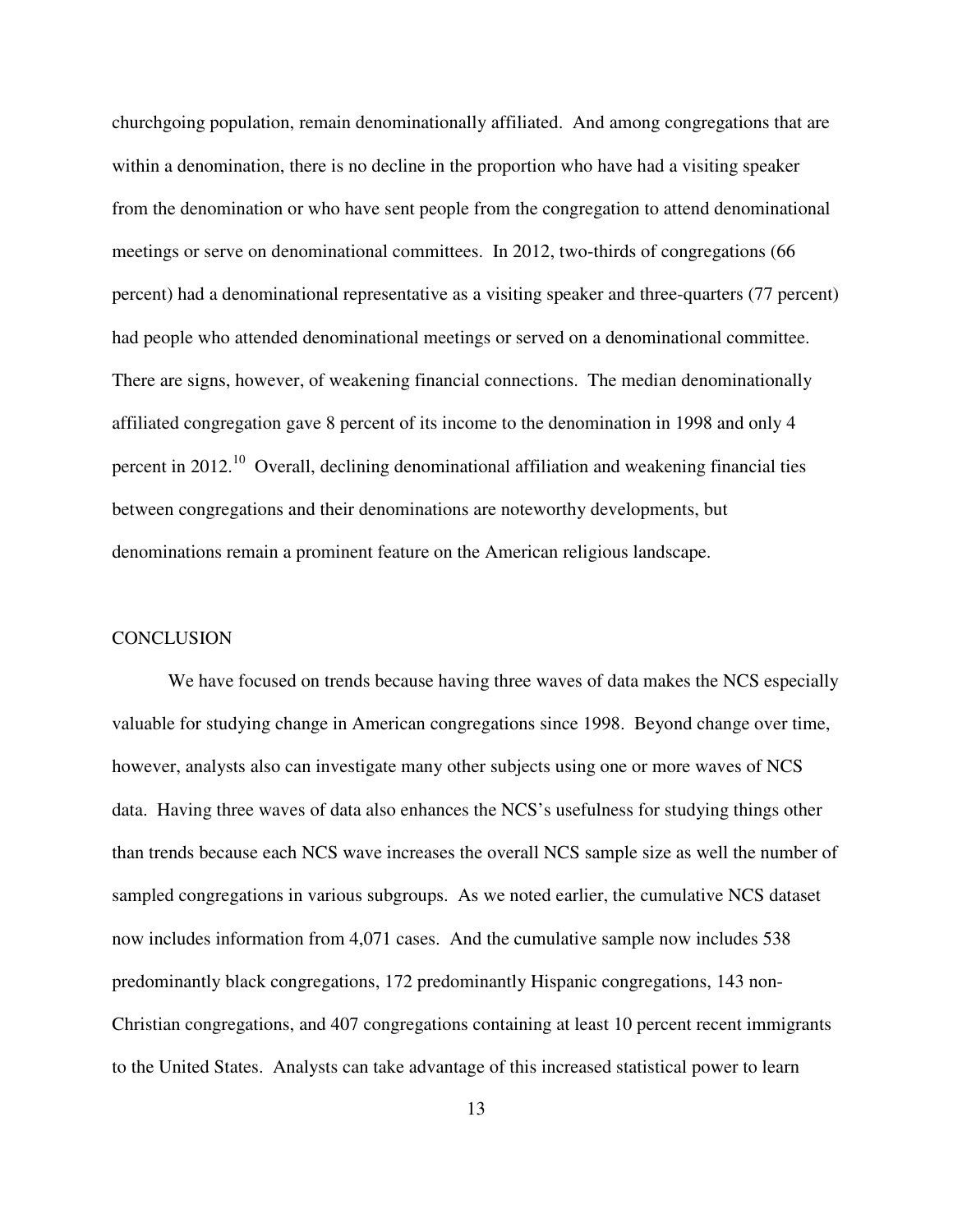more about subgroups of American congregations.

We have only scratched the surface of what can be learned with the new NCS data. There are important subgroup differences in the aggregate trends we have emphasized, there are other trends to explore, and there are subjects other than change over time to investigate. We hope readers will find the new NCS data to be a valuable resource in the ongoing effort to advance knowledge about American religion. $^{11}$ 

## **NOTES**

- <sup>1</sup> The NCS-III contains data on 235 congregations nominated by self-identified Hispanics, including the oversample of 77 congregations.
- <sup>2</sup> See Bowling (2005) for a review of the literature on survey mode effects.
- <sup>3</sup> The details of these analyses are available upon request.
- <sup>4</sup> The 2006 NCS included a panel of 256 congregations who participated in the 1998 NCS. So the cumulative NCS dataset includes data from 3,815 congregations, 256 of which have both 1998 and 2006 data, for a total of 4,071 cases.
- $<sup>5</sup>$  Every difference that we highlight in the text is significant at least at the .05 level for either</sup> congregations or attendees, unless otherwise noted. Data are weighted by WT\_ALL3\_CONG\_DUP to produce results from the congregation's perspective and by WT\_ALL3\_ATTENDEE to produce results from the attendee's perspective.
- <sup>6</sup> Here and throughout, "predominantly" Hispanic (or white, black, or Asian) means 80 percent or more of the regular attendees are that ethnicity.
- $7$  Acceptance of gay and lesbian members among white liberal Protestant churches increased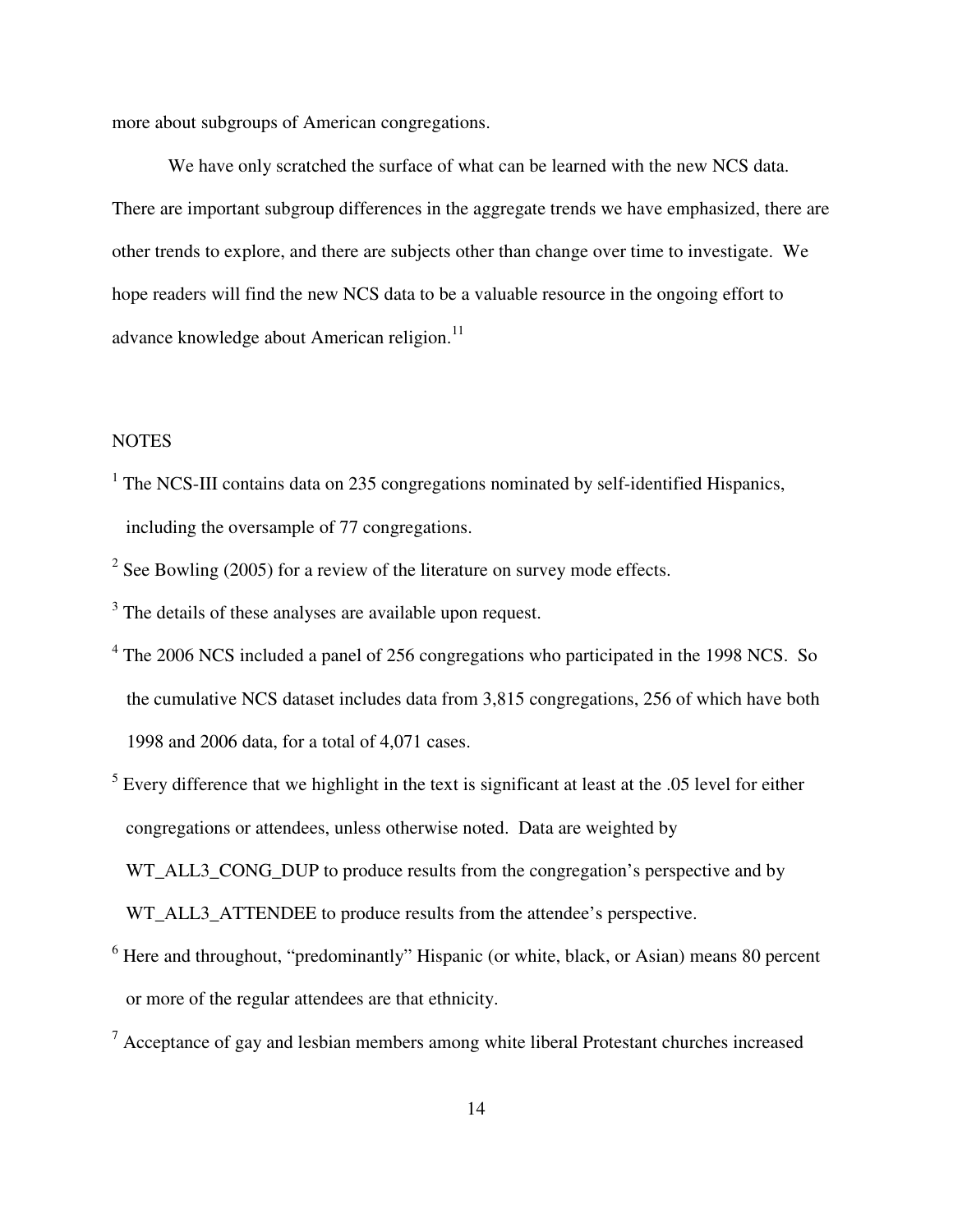from 67 percent in 2006 to 76 percent in 2012; acceptance of gay and lesbian volunteer leaders increased from 53 percent to 63 percent. Among black Protestant churches the increases were from 44 percent to 62 percent accepting gay and lesbian members and from 7 percent to 22 percent accepting gay and lesbian volunteer leaders. We hesitate to report numbers for non-Christian congregations because that is such a small and heterogeneous category in this sample.

- <sup>8</sup> We focus on medians here and in the next paragraph because the heavily skewed size distribution makes medians much more meaningful than means. Trends in the means of logged size show the same qualitative pattern as trends in the medians. For the number of regular participants and for attendees at the main service, the mean of the 2012 logged value is significantly lower than the analogous 1998 value at least at the .05 level. For regular adult participants and for attendees at all weekend services, the mean of the 2012 logged value is significantly lower (at the .05 level) than the 2006 value. There is no statistically significant trend in total number of people associated in any way with the congregation.
- $9<sup>9</sup>$  As before, trends in the means of logged size show the same qualitative pattern as trends in the medians. For the number of people associated in any way with the religious life of the congregation, the mean of the 2012 logged value is significantly higher (at the .10 level) than the analogous 2006 value. For the number of regular adult participants, the 2012 logged value is significantly higher (at the .10 level) than the 1998 and 2006 values. There is no statistically significant trend in the other three variables.
- $10$  The 34 congregations who said they gave as much or more to their denominations as they received in income are excluded from these calculations. These seem to be congregations that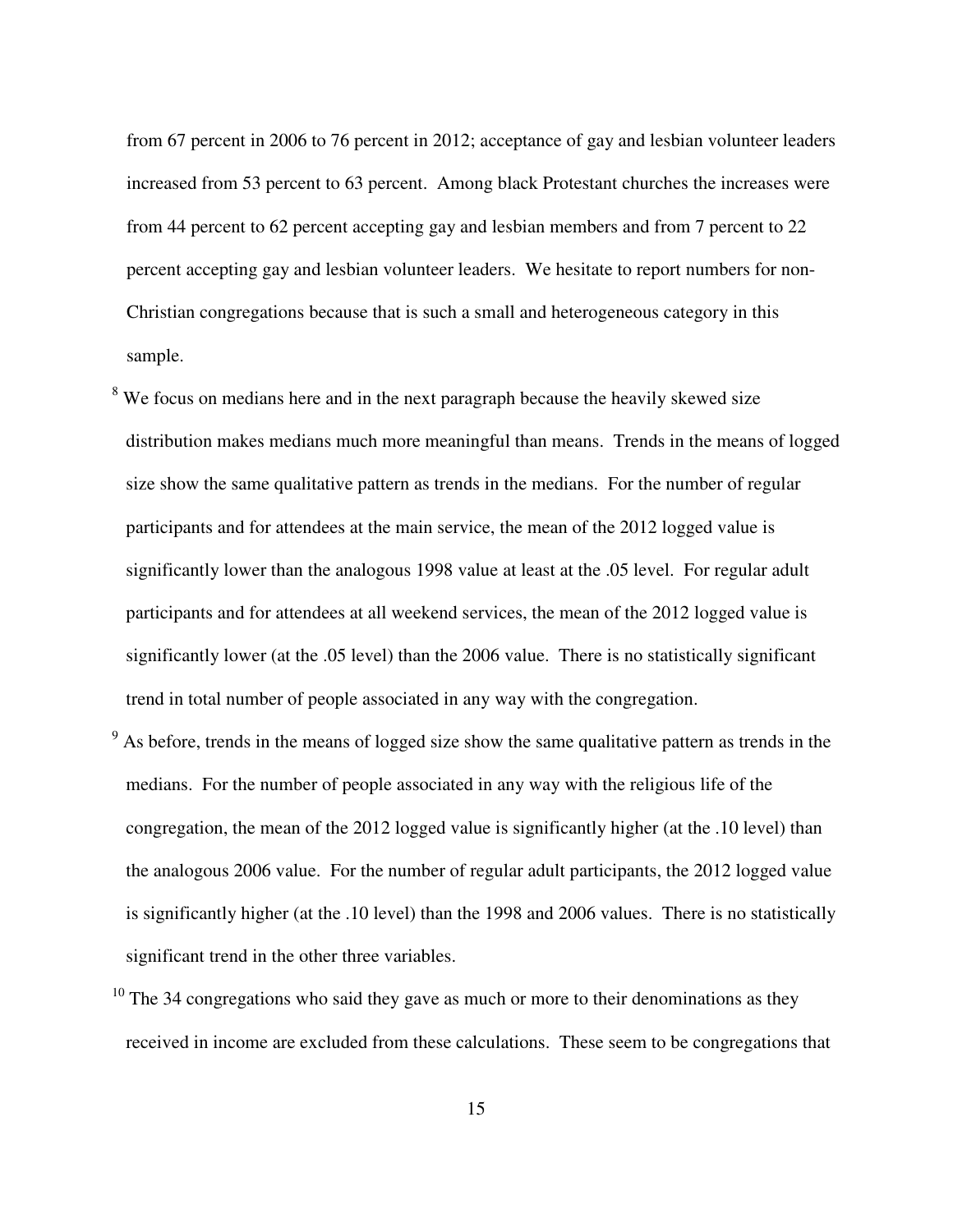are in more centralized denominations in which it is not always easy to distinguish between the denomination's money and the congregation's money, and perhaps also congregations that are fully supported by the denomination.

 $11$  The cumulative NCS data file and codebook are available from the Association of Religion Data Archives (http://www.thearda.com/Archive/Files/Descriptions/NCSIII.asp) and also will be available from the Inter-university Consortium for Political and Social Research (www.icpsr.umich.edu). The codebook also is available at the NCS website

(www.soc.duke.edu/natcong).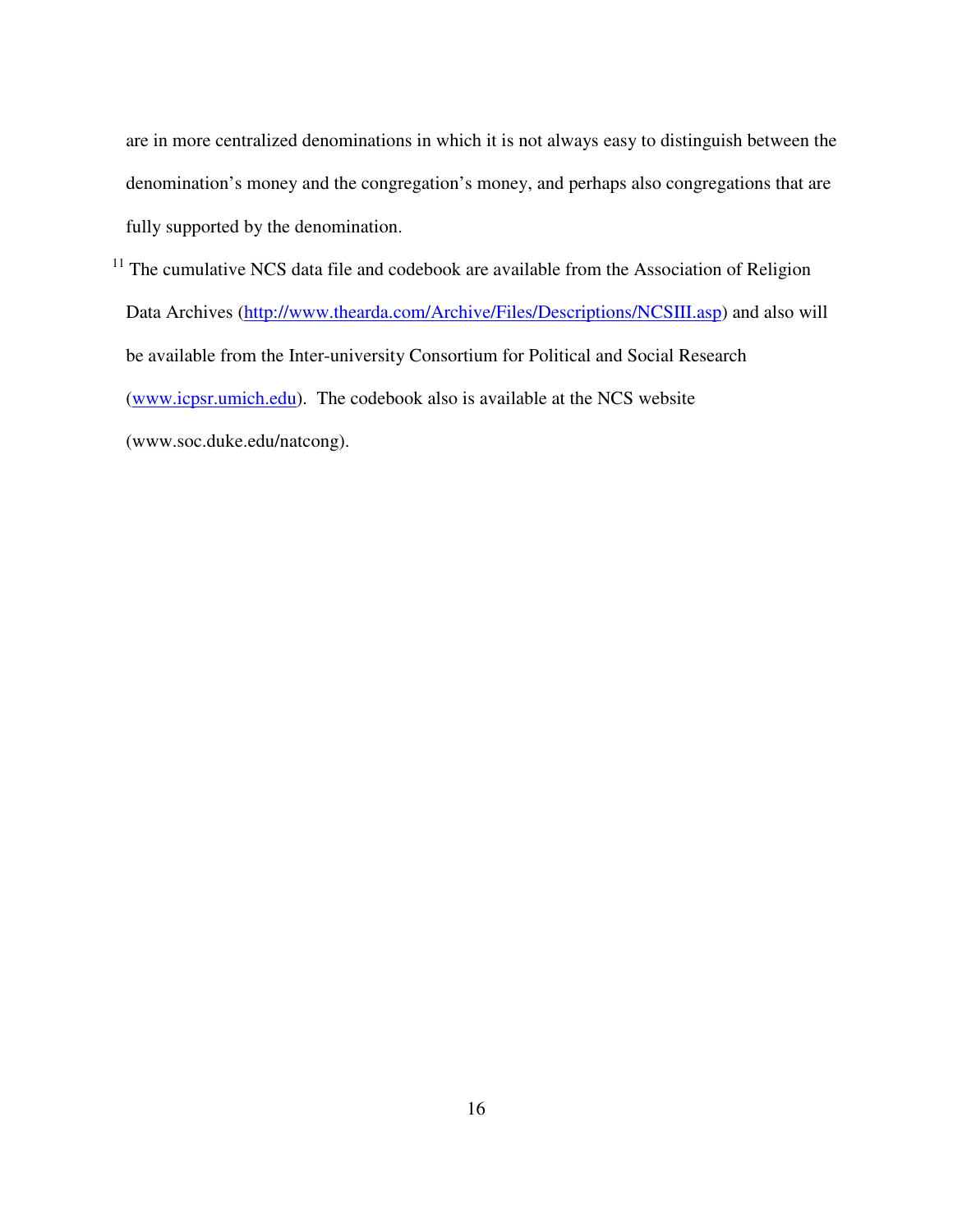#### REFERENCES

- Adler, Gary. 2012. "An Opening in the Congregational Closet? Boundary-Bridging Culture and Membership Privileges for Gays and Lesbians in Christian Religious Congregations." *Social Problems* 59(2):177-206.
- American Association for Public Opinion Research. 2008. *Standard Definitions: Final Dispositions of Case Codes and Outcome Rates for Surveys. 5th edition*. Lenexa, Kansas: AAPOR.
- Baker, Joseph O. 2010. "Social Sources of the Spirit: Connecting Rational Choice and Interactive Ritual Theories in the Study of Religion." *Sociology of Religion* 71(4):432-56.
- Bowling, Ann. 2005. "Mode of Questionnaire Administration Can Have Serious Effects on Data Quality." *Journal of Public Health* 27:281-91.
- Chaves, Mark. 2011. *American Religion: Contemporary Trends*. Princeton: Princeton University Press.
- Chaves, Mark, and Shawna Anderson. 2008. "Continuity and Change in American Congregations: Introducing the Second Wave of the National Congregations Study." *Sociology of Religion* 69(4):415-40.
- Chaves, Mark, Mary Ellen Konieczny, Kraig Beyerlein, and Emily Barman. 1999. "The National Congregations Study: Background, Methods, and Selected Results." *Journal for the Scientific Study of Religion* 38(4):458-76.
- Derose, Kathryn Pitkin, Peter J. Mendel, Kartika Palar, David E. Kanouse, Ricky N. Bluthenthal, Laura Werber Castaneda, Dennis E. Corbin, Blanca X. Dominguez, Jennifer Hawes-Dawson, Michael A. Mata, and Clyde W. Oden. 2011. "Religious Congregations' Involvement in HIV: A Case Study Approach." *AIDS and Behavior* 15(6):1220-32.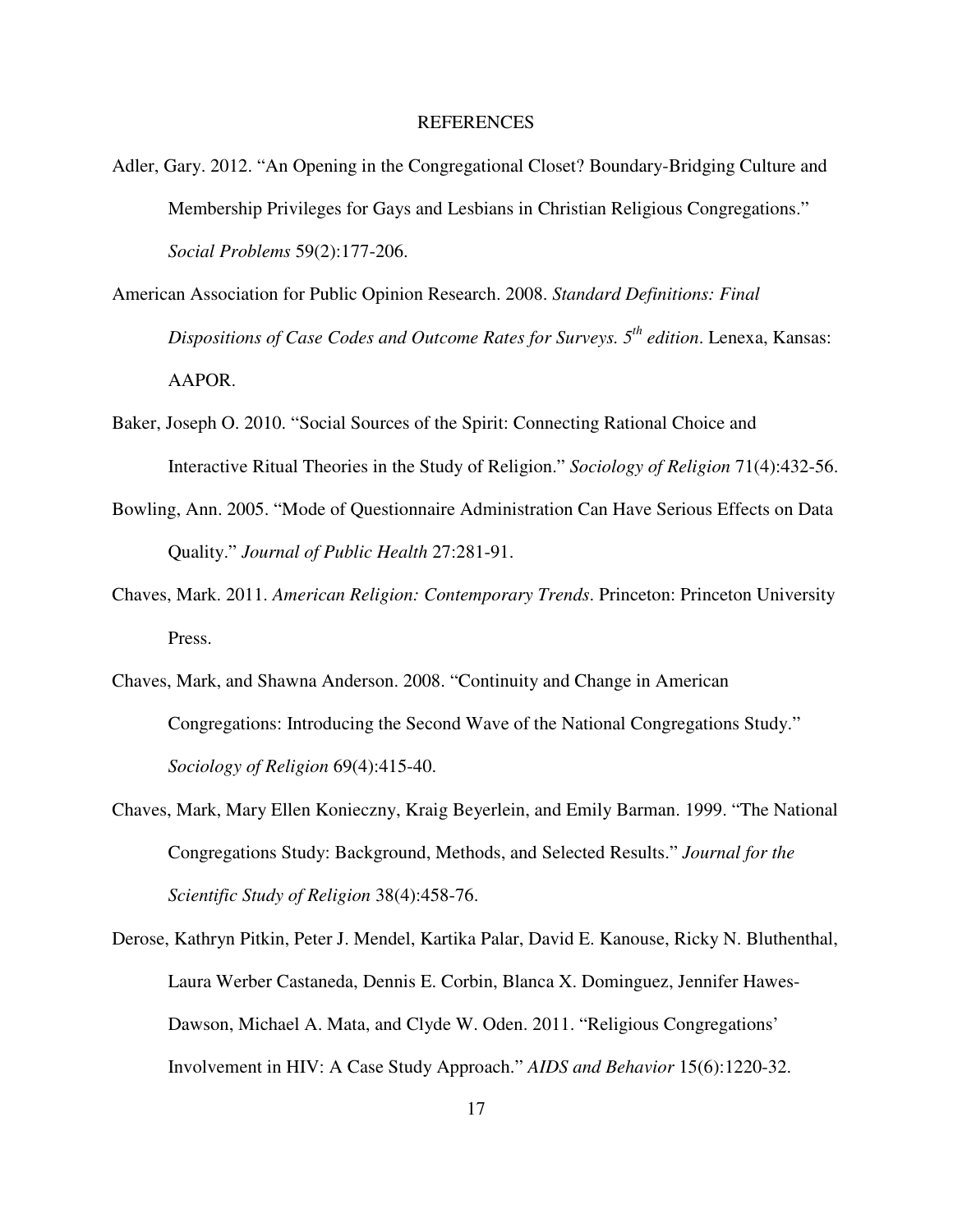- Djupe, Paul A., and Laura R. Olson. 2010. "Diffusion of Environmental Concerns in Congregations Across US States." *State Politics & Policy Quarterly* 10(3):270-301.
- Dougherty, Kevin D., and Andrew L. Whitehead. 2011. "A Place to Belong: Small Group Involvement in Religious Congregations." *Sociology of Religion* 72(1):91-111.
- Douglass, H. Paul. 1926. *1000 City Churches: Phases of Adaptation to Urban Environment*. New York: George H. Doran Company.
- Edwards, Korie L. 2014. "Role Strain Theory and Understanding the Role of Head Clergy of Racially Diverse Churches." *Sociology of Religion* 75:57-79.
- Edwards, Korie L., Brad Christerson, and Michael O. Emerson. 2013. "Race, Religious Organizations, and Integration." *Annual Review of Sociology* 39:211-28.
- Frenk, Steven M. and Jenny Trinitapoli. 2013. "US Congregations' Provision of Programs or Activities for People Living with HIV/AIDS." *AIDS and Behavior* 17(5):1829-38.
- Fulton, Brad R. 2011. "Black Churches and HIV/AIDS: Factors Influencing Congregations' Responsiveness to Social Issues." *Journal for the Scientific Study of Religion* 50(3):617- 30.
- Marti, Gerardo. 2010. "The Religious Racial Integration of African Americans into Diverse Churches." *Journal for the Scientific Study of Religion* 49(2):201-17.
- Reimer, Sam. 2011. "Orthodoxy Niches: Diversity in Congregational Orthodoxy Among Three Protestant Denominations in the United States." *Journal for the Scientific Study of Religion* 50(4):763-79.
- Roozen, David A. 2011. *A Decade of Change in American Congregations, 2000-2010*. Hartford: Hartford Institute for Religion Research.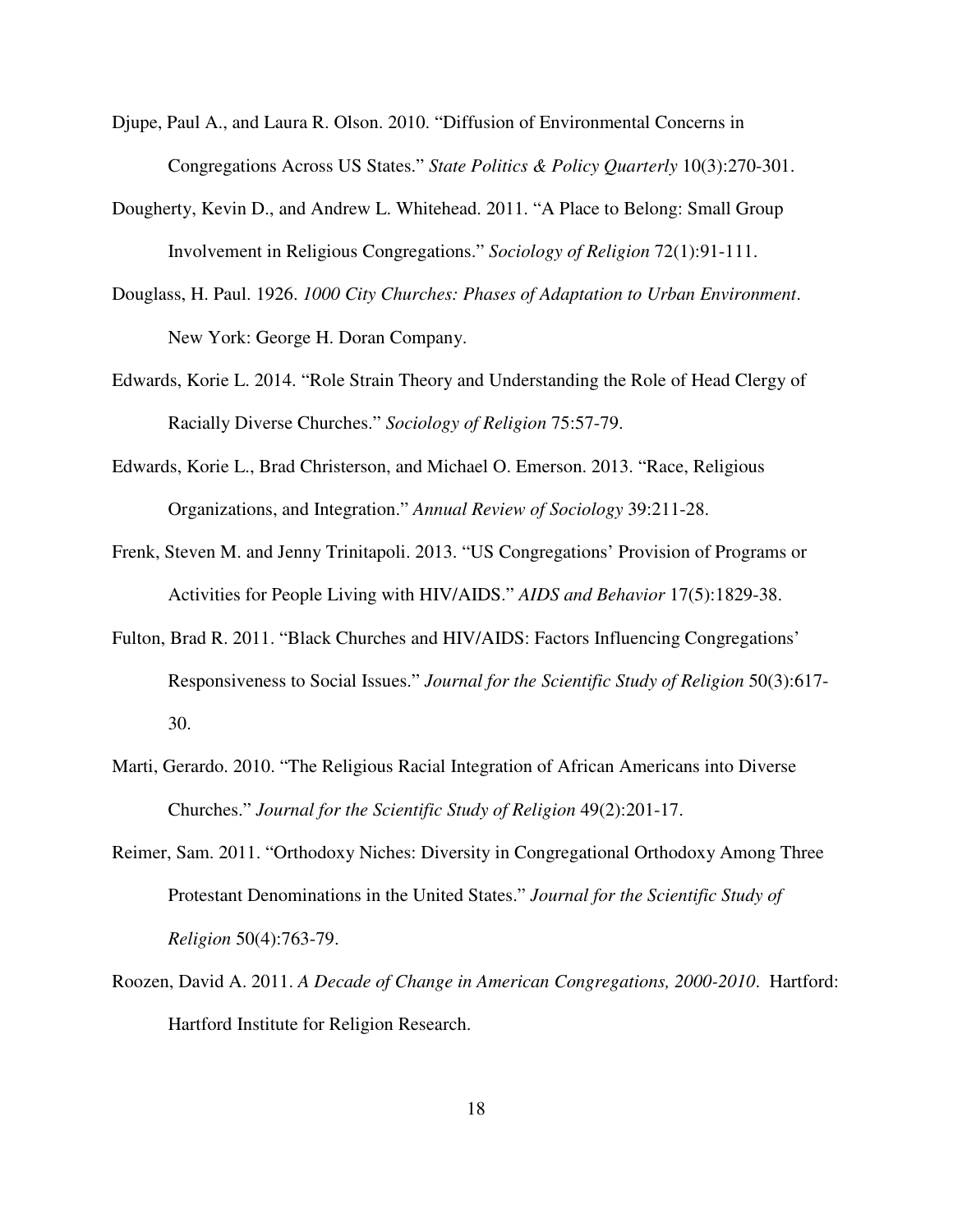- Schwadel, Philip. 2012. "Race, Class, Congregational Embeddedness, and Civic and Political Participation." *Research in the Sociology of Work* 23:253-79.
- Smith, Buster G., Christopher P. Scheitle, and Christopher D. Bader. 2012. "The Ties That Bind: Network Overlap Among Independent Congregations." *Social Science Computer Review* 30(3):259-73.
- Smith, Tom W.; Marsden, Peter V; Michael Hout; Jibum Kim. 2013. *General Social Surveys, 1972-2012: cumulative codebook /* Principal Investigator, Tom W. Smith; Co-Principal Investigators, Peter V. Marsden and Michael Hout. Chicago: National Opinion Research Center.
- Stewart-Thomas, Michelle. 2010. "Gendered Congregations, Gendered Service: The Impact of Clergy Gender on Congregational Social Service Participation." *Gender, Work & Organizations* 17(4):406-32.
- Whitehead, Andrew L. 2013. "Gendered Organizations and Inequality Regimes: Gender, Homosexuality, and Inequality Within Religious Congregations." *Journal for the Scientific Study of Religion* 52(3):476-93.
- Wollschleger, Jason. 2013. "Church Government and Religious Participation." *Rationality and Society* 25(4):470-88.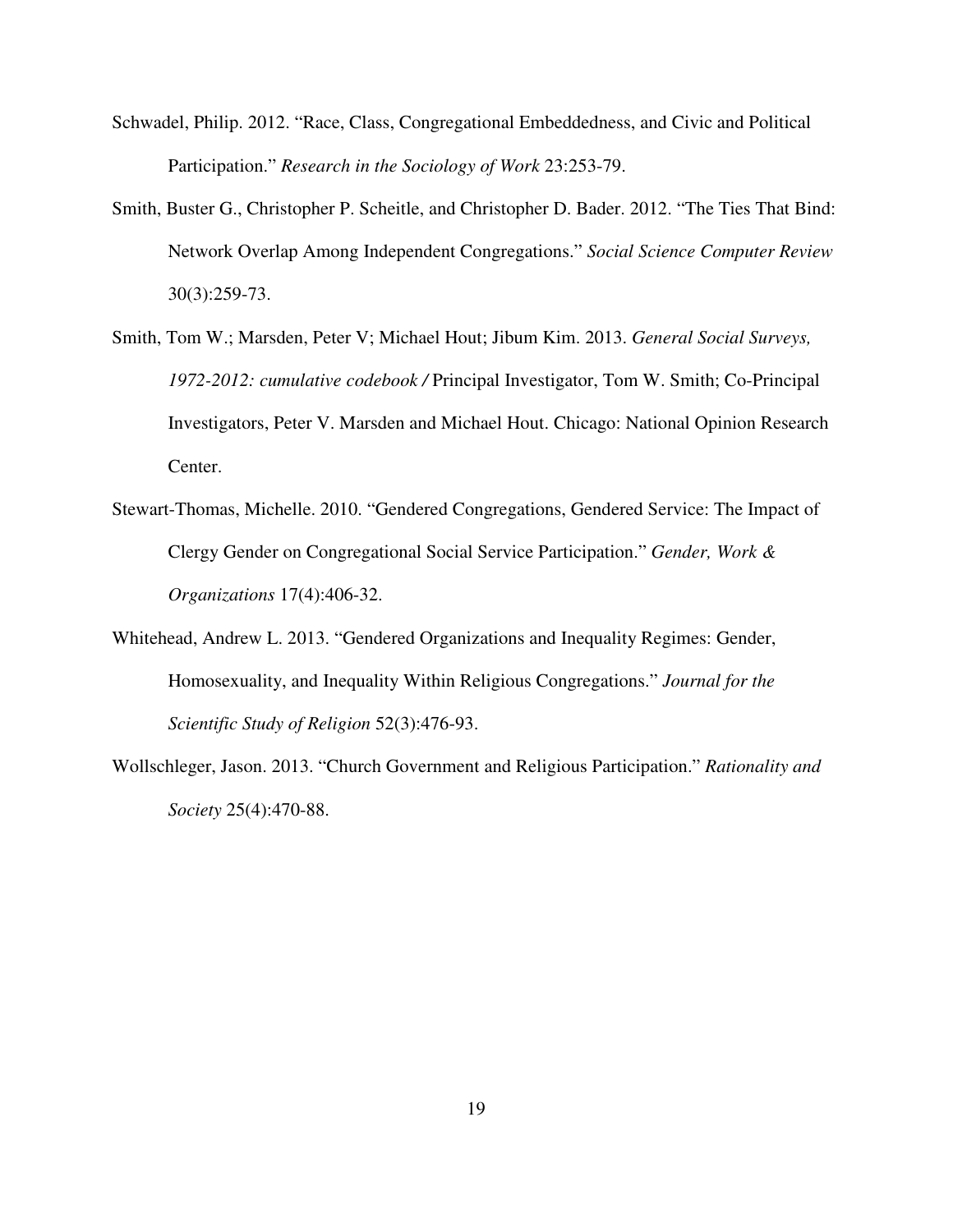

Figure 1

All trends are significant at least at the .05 level.





Both trends are significant at least at the .001 level.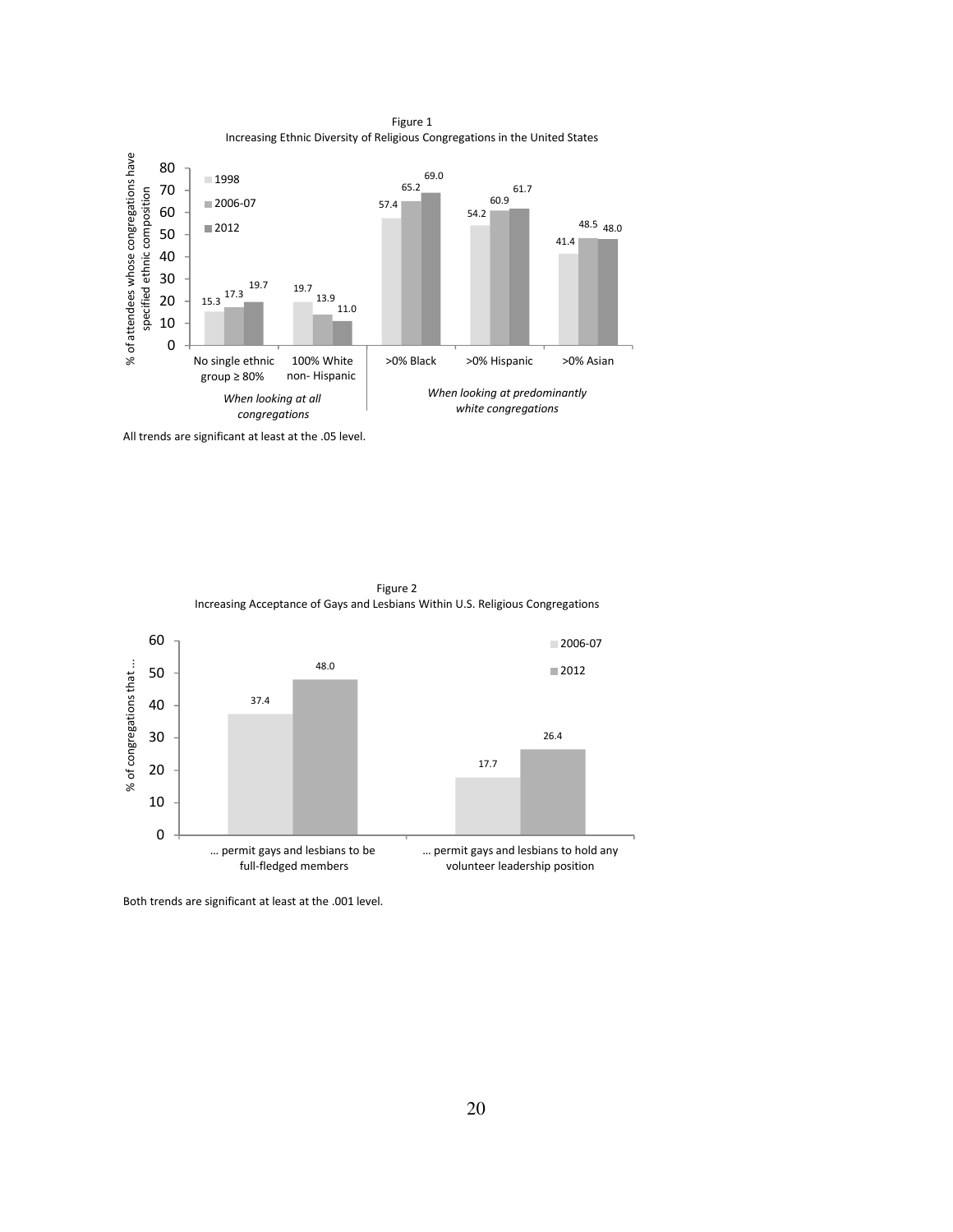

Figure 4 Decreasing Average Size of U.S. Religious Congregations ■1998 160 150 150 ■2006-07 135 For the average congregation, For the average congregation, 140 ■2012 120 median number of ... median number of ... 100 90 80 76 75 80 70 70 65 60 50 60 50 48 40 20 0 … people in any … regular … regular … attendees at … attendees at all way associated participants participants main service weekend services with (adults and (adults only) congregation children)

This figure displays medians, but similar trends are evident in the means of the logged variables. For each of these logged variables, there is<br>either a statistically significant (at least at the .05 level) downwards trend